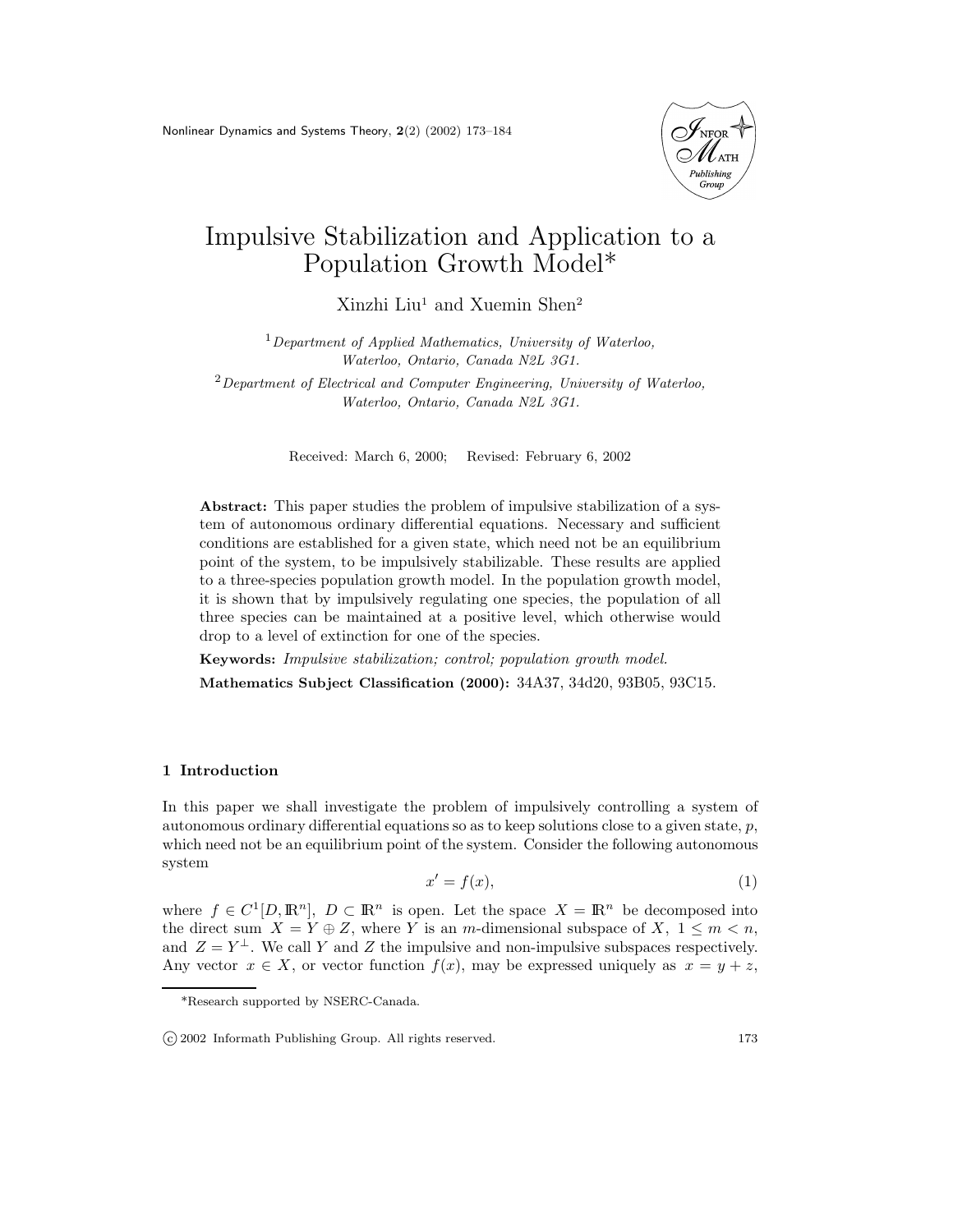or  $f(x) = f_y(x) + f_z(x)$ , where  $y, f_y(x) \in Y$  and  $z, f_z(x) \in Z$ . We shall utilize this decomposition throughout this chapter and remark that the subscripts  $y$  and  $z$  on any vector in  $x$  shall denote its unique portion in  $Y$  and  $Z$  respectively, while the vectors  $y$ and  $z$  shall represent the unique portions of  $x$ .

Let U be the set of admissible controls u, where  $u = \{(t_k, \Delta y_k)\}_{k=1}^{\infty}$  and

(i)  $0 \leq t_1 < t_2 < \ldots < t_k < \ldots$ , and  $t_k \to \infty$  as  $k \to \infty$ ,

(ii)  $\Delta y_k \in Y, k = 1, 2, \ldots, |\Delta y_k| \leq A$  for some positive constant A.

Consider the impulsive control system associated with system (1)

$$
\begin{cases}\ny' = f_y(x), \\
z' = f_z(x), \\
y(t_k^+) = y(t_k) + \Delta y_k, \quad k = 1, 2, \dots, \\
x(0) = x_0.\n\end{cases}
$$
\n(2)

For a comprehensive treatment of impulsive differential equations see Lakshmikantham, Bainov and Simeonov (1989). Let  $\phi(t, x)$  be a solution of (1). Then for each  $u \in U$ ,  $x(t) = x(t, x_0, u)$  is a solution of (2) given by

$$
x(t) = \phi(t - t_{k-1}, x_{k-1}^+), \quad t \in (t_{k-1}, t_k], \quad k = 1, 2, \dots,
$$
 (3)

where  $t_0 = 0, x_0^+ = x_0$ , and

$$
x_k^+ = \phi(t_k - t_{k-1}, x_{k-1}^+) + \Delta y_k, \quad k = 1, 2, \dots
$$
 (4)

Note from (3) and (4) that since f is  $C^1$ ,  $\phi$  is a continuous function of t, and since  $\Delta y_k \in Y$ , it follows that  $z(t)$  is continuous for all  $t \geq 0$ , while  $y(t)$  is continuous on each interval  $(t_{k-1}, t_k]$ , where  $y(t) + z(t)$  is the decomposition of  $x(t)$ .

### 2 Criteria for Stabilizability

We begin by stating the concept of impulsive stabilization of a point p. For  $\alpha > 0$ , let  $B_{\alpha}(p) = \{x \in \mathbb{R}^n : |p - x| < \alpha\}.$ 

**Definition 2.1** A point  $p \in D$  is said to be

- $(S_1)$  impulsively stabilizable if for any given  $\epsilon > 0$ , there exists a  $\delta = \delta(\epsilon) > 0$  such that for each  $x_0 \in B_\delta(p)$  there exists a  $u \in U$  such that  $x(t) \in B_\epsilon(p)$ , for all  $t \geq 0$ , where  $x(t) = x(t, x_0, u)$  is any solution of (2);
- $(S_2)$  asymptotically impulsively stabilizable if for any given  $\epsilon > 0$ , there exists a  $\sigma =$  $\sigma(\epsilon) > 0$  such that for each  $x_0 \in B_{\sigma}(p)$  there exists a  $u \in U$  such that  $x(t) \in$  $B_{\epsilon}(p)$ , for all  $t \geq 0$ , and  $\lim_{t \to \infty} x(t) = p$ ;
- $(S_3)$  impulsively unstabilizable if  $(S_1)$  fails to hold.

It should be noted that the point  $p$  in the above definition is, in general, not an equilibrium point of the system, in contrast to those found in the standard control theory (see for example Sontag, 1990). The type of stability defined above may be considered a special case of stability in terms of two measures, a concept expounded by Lakshmikantham and Liu (1989), and Liu (1990).

# 2.1 Necessary conditions

It follows from the above definition that the vector field  $f$  must be tangent to the impulsive subspace at  $p$  for  $p$  to be impulsively stabilizable as indicated in the theorem below.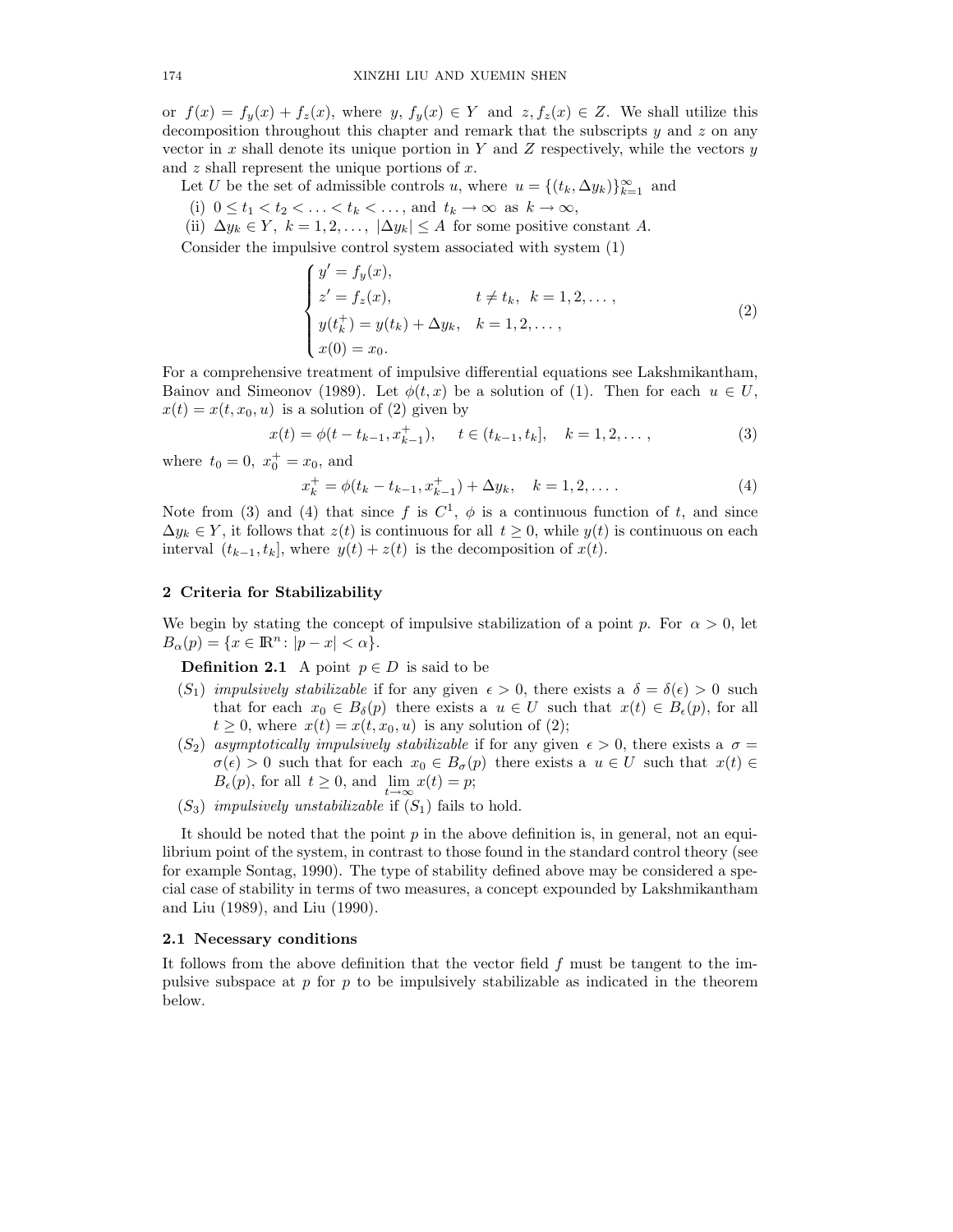**Theorem 2.1** If  $f(p) \notin Y$ , then p is impulsively unstabilizable.

*Proof* If  $f(p) \notin Y$ , then  $f_z(p) = v \neq 0$ . By continuity of f, there exists an  $\epsilon > 0$ such that

$$
|\text{Proj}_v f_z(x)| > 0, \quad \forall \, x \in \overline{B_{\epsilon}(p)},\tag{5}
$$

where  $\text{Proj}_v$  denotes the orthogonal projection onto the one-dimensional subspace defined by span  $\{v\}$ . By continuity of the projection function and by the compactness of  $B_{\epsilon}(p)$ , inequality (5) implies that there exists  $m > 0$  such that

$$
|\text{Proj}_v f_z(x)| \ge m > 0, \quad \forall \, x \in \overline{B_{\epsilon}(p)};\tag{6}
$$

physically, m is the minimum speed in the positive v direction for all points in  $B_{\epsilon}(p)$ . For any  $\delta$ ,  $0 < \delta < \epsilon$ , choose  $x_0 = y_0 + z_0$  in  $B_\delta(p)$ . Since  $z(t) = z(t, x_0, u)$  is continuous in  $t$ ,  $(6)$  implies

$$
|\text{Proj}_v(z(t) - z_0)| \ge mt, \quad \forall \, t \ge 0, \quad \text{provided} \quad x(t) \in \overline{B_{\epsilon}(p)}.
$$
 (7)

Since the projection is orthogonal, (7) implies

$$
|z(t) - z_0| \ge mt, \quad \forall \, t \ge 0, \quad \text{provided} \quad x(t) \in \overline{B_{\epsilon}(p)},\tag{8}
$$

but  $|z(t) - z_0| \leq |x(t) - x_0| \leq |x(t) - p| + |p - x_0|$ , hence from (8) we have

$$
|x(t) - p| \ge mt - |p - x_0| \ge mt - \delta, \quad \forall t \ge 0,
$$

so that  $|x(t) - p| > \epsilon$  for t sufficiently large; consequently p is impulsively unstabilizable.

### 2.2 Impulsively invariant sets

To motivate and help illustrate our subsequent theorem we shall embark on a short discussion of the problem of finding a control  $u$  that will create an invariant set of system (2).

Consider a system in  $\mathbb{R}^3$  and a point p for which  $f(p)$  is aligned with the x-axis. Let  $Y = \text{span}\{(1,0,0)^T\}$  and  $Z = \text{span}\{(0,1,0)^T, (0,0,1)^T\}$ . Such a system meets the necessary condition of Theorem 2.1. Consider a closed curve  $C$ , lying in the plane through p parallel to Z such that p is in the interior of C. Generate a "cylinder",  $S$ , by constructing, through each point of  $C$ , a line segment of length 2 $\ell$  parallel to Y such that its midpoint lies on  $C$ , (see Figure 2.1). The boundary of the cylinder is composed of the cylinder's wall (the line segments) and its two ends which are surfaces parallel to Z.

Our aim is to make the cylinder, S, invariant with the application of impulses in the  $x_1$ direction. Consider a point  $x_0$ , starting within the cylinder. The trajectory  $\phi(t, x_0)$  will either stay within S or will reach the cylinder wall or the ends. Suppose  $\phi(t^*, x_0) = A$ for some time  $t^*$ , where A is a point on one of the cylinder ends. It is then easy to see that an impulse of strength less than  $2\ell$  in the positive or negative  $x_1$ -direction as appropriate, will send the trajectory back into the interior of S. If however  $\phi(t^*, x_0) = B$ , where B is a point on the cylinder wall, then an impulse in  $Y$  can only carry the trajectory to some other point on the cylinder wall along the line through  $B$  parallel to  $Y$ . If along this line segment there is a point  $Q$  where the vector field  $f$  is moving into the cylinder then an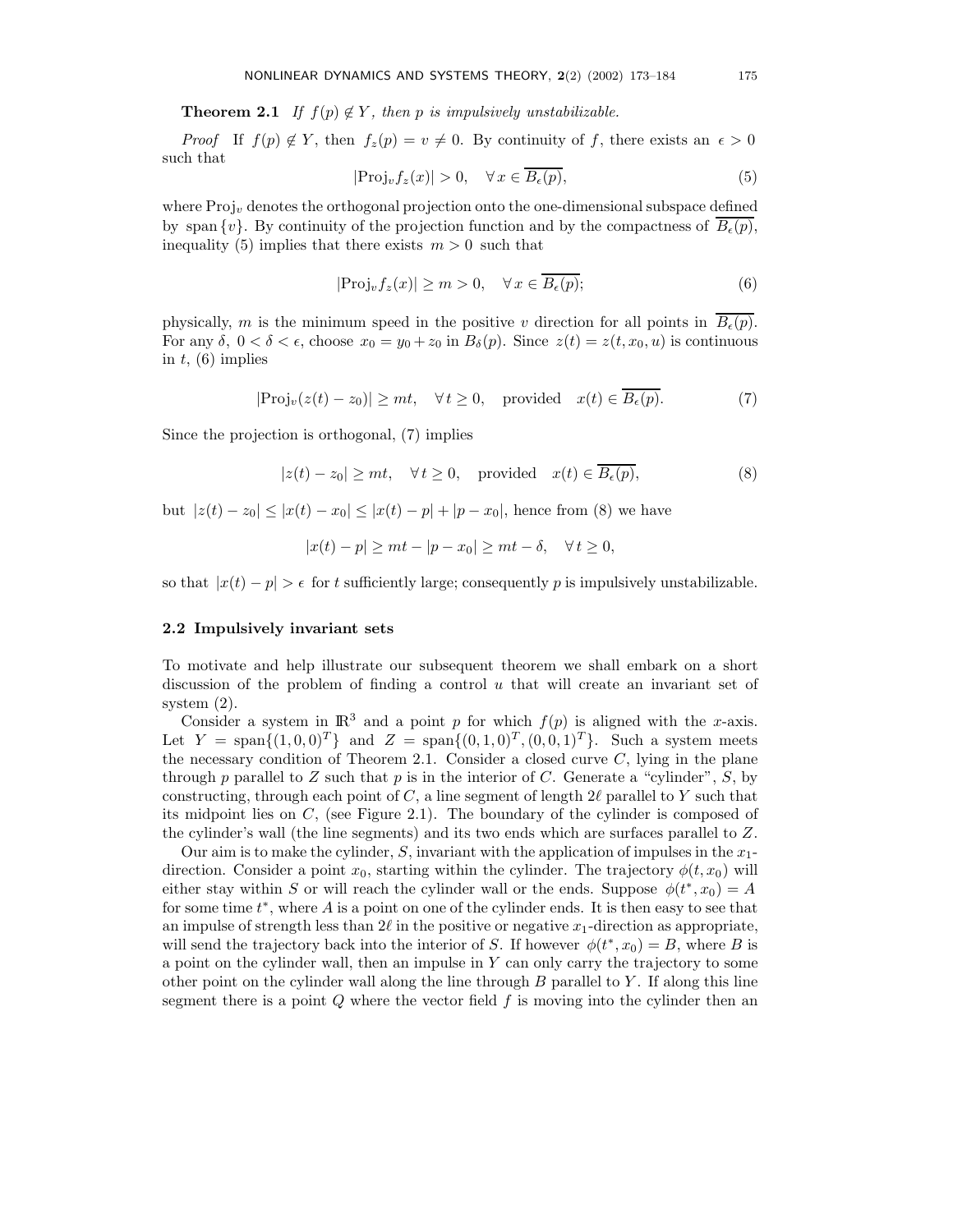

Figure 2.1. An invariant cylinder.

impulse to Q will keep  $x(t)$  within S for at least a short time longer. If there is a point R along the line segment at which the velocity field is tangent to the cylinder wall and for which  $\phi(t, R)$  lies either on or inside S for some positive time interval then an impulse to R would also keep  $x(t)$  within S. If such points Q or R exist for each B on the cylinder wall then the cylinder  $S$  can be made invariant provided the sum of the time intervals between successive impulses is unbounded. We now formalize the preceding discussion on invariant sets.

**Theorem 2.2** Let  $\Omega_z \subset Z$  be an open bounded region whose boundary is  $C^1$ , and let  $\Omega_y$  be an open bounded region in Y. Define the "cylinder",  $\Omega$ , and its wall, W, by  $\Omega = \Omega_y \oplus \Omega_z$ , and  $W = \Omega_y \oplus \partial \Omega_z$ . We assume  $\Omega \subset D$ . Let n be the unit outward normal to  $\Omega$  defined on W, and define the set N as

$$
N = \{ w \in W \colon f \cdot n \big|_w \le 0 \}^{O(W)},
$$

where the superscript  $O(W)$  denotes the interior of the set N with respect to W.

If  $\text{Proj}_z(N) = \partial \Omega_z$ , then for any  $x_0 \in \overline{\Omega}$ , there exists a  $u \in U$  such that  $x(t, x_0, u) \in$  $\overline{\Omega}$ , for all  $t \geq 0$ .

Proof See Liu and Willms (1994).

#### 2.3 Sufficient conditions

Sufficient conditions for impulsive stabilizability are given in the following theorem. Essentially, the conditions imposed assure that for any positive  $\epsilon$ , there exists an impulsively invariant set contained within  $B_{\epsilon}(p)$ . The proof itself, although somewhat intuitive, is quite long and technical, for which reason the reader is referred to Liu and Willms (1994).

**Theorem 2.3** Let  $p = p_y + p_z$  be a point in D and let  $v \in C^1[Z, \mathbb{R}]$  be a positive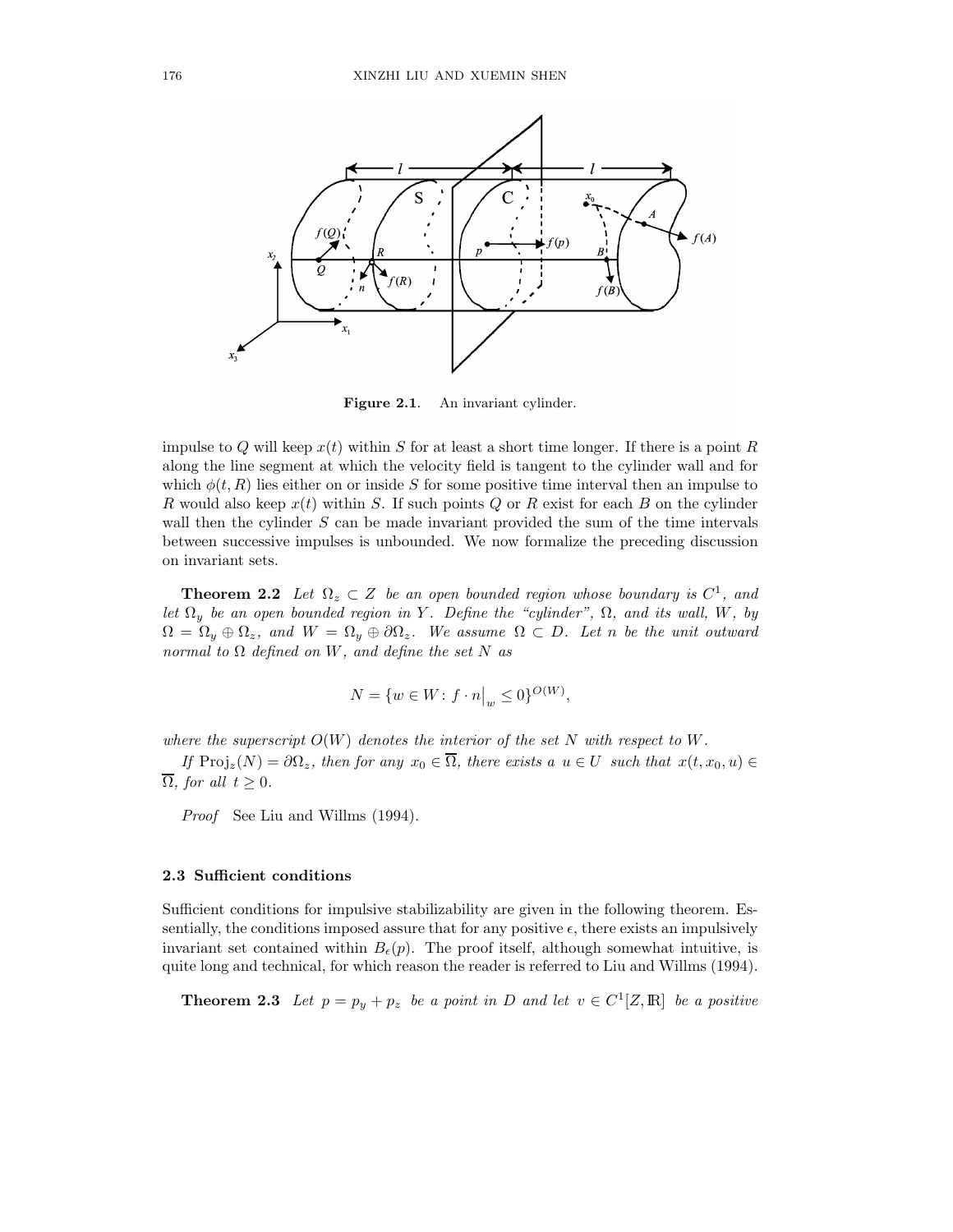definite function with respect to  $p_z$ . Define the sets

$$
I = \{x \in D \mid \nabla v(z) \cdot f_z(x) \le 0\}^O,
$$
  
\n
$$
I_\alpha = \text{Proj}_z \ (I \cap (B^y_\alpha(p_y) \oplus Z)) \cup \{p_z\},
$$
  
\n
$$
J = \{x \in D \mid \nabla v(z) \cdot f_z(x) < 0\},
$$
  
\n
$$
J_\alpha = \text{Proj}_z \ (J \cap (B^y_\alpha(p_y) \oplus Z)) \cup \{p_z\},
$$

where the superscript O denotes the interior of the set,  $Proj_z$  denotes the orthogonal projection onto the Z subspace, and  $B^y_\alpha(p_y)$  is the m-dimensional  $\alpha$ -ball around  $p_y$  in the Y subspace.

- (a) If  $I_{\alpha}$  is a neighbourhood of  $p_z$ , for all  $\alpha > 0$ , then p is impulsively stabilizable.
- (b) If  $J_{\alpha}$  is a neighbourhood of  $p_z$ , for all  $\alpha > 0$ , then p is asymptotically impulsively stabilizable.

We remark that the openness of the set  $I$  in the above theorem is an essential requirement without which the theorem does not hold.

# 3 Application

In this section, we shall consider a fish population growth model. Suppose the owner of a resort on a small northern lake wishes to attract fishermen by increasing the population of two particular species of game fish in his lake. Upon looking into the matter he discovers that the cost of stocking his lake with these species is excessive while the cost of stocking his lake with the main prey species of these game fish is comparatively economical. The owner therefore wishes to determine how high he can keep the game species population by stocking the lake with the feeder fish. A model for this situation may be presented as below,

$$
\dot{N}_1 = N_1(b_1 - a_{11}N_1 - a_{12}N_2 - a_{13}N_3),
$$
\n
$$
\dot{N}_2 = N_2(b_2 - e_2 + a_{21}N_1 - a_{22}N_2 - a_{23}N_3),
$$
\n
$$
\dot{N}_3 = N_3(b_3 - e_3 + a_{31}N_1 - a_{32}N_2 - a_{33}N_3),
$$
\n(9)

where  $N_1$  is the feeder fish population,  $N_2$  and  $N_3$  are the game fish populations, all of the  $b_i$ ,  $e_i$ ,  $a_{ij}$  are constants,  $b_i - a_{ii}N_i$  is the per capita birth rate of the population  $N_i$ ,  $-a_{12}N_2 - a_{13}N_3$  represents the effect of the predation,  $a_{21}N_1$ ,  $a_{31}N_1$  represent the prey's contribution to the predator's growth rate,  $-a_{23}N_3$ ,  $-a_{32}N_2$  represent the effect of the competition between the predators, and  $e_2$ ,  $e_3$  are the fishing efforts applied by the anglers. From Theorem 2.1, the candidate positive points,  $p$ , that could be stabilized are those satisfying

$$
\begin{bmatrix} a_{22} & a_{23} \ a_{32} & a_{33} \end{bmatrix} \begin{pmatrix} p_2 \ p_3 \end{pmatrix} = \begin{pmatrix} b_2 - e_2 + a_{21}p_1 \ b_3 - e_3 + a_{31}p_1 \end{pmatrix}.
$$
 (10)

In what follows, we shall assume that all constants are positive, and furthermore, equation (10) tells us that  $b_2 - e_2 > 0$  and  $b_3 - e_3 > 0$ , that is to say that the fishing efforts of the game fish  $e_2$  and  $e_3$  cannot exceed their birth rates  $b_2$  and  $b_3$ .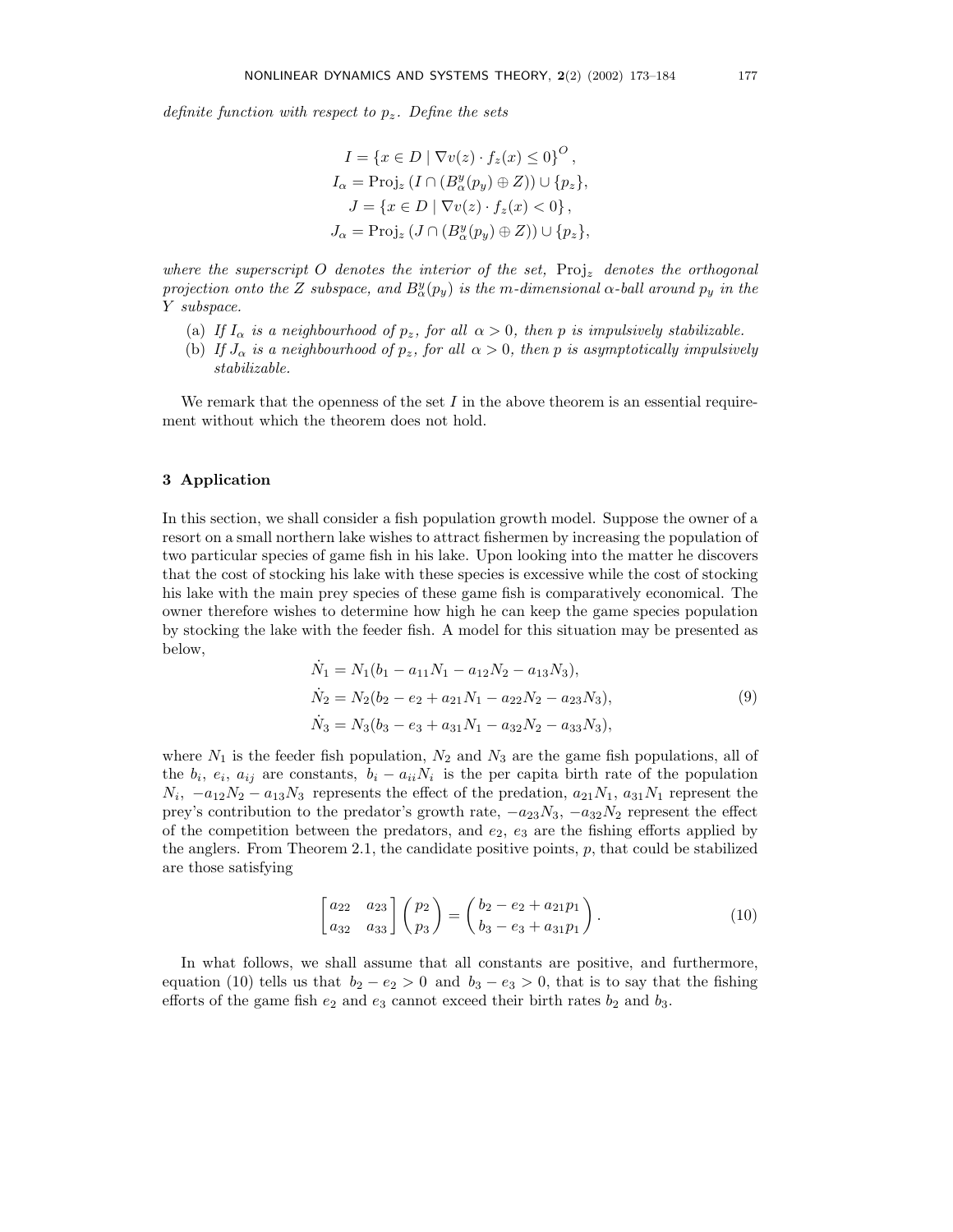Selecting  $p$  such that  $(10)$  is satisfied, we choose the Lyapunov function

$$
v = N_2 - p_2 - p_2 \ln \frac{N_2}{p_2} + N_3 - p_3 - p_3 \ln \frac{N_3}{p_3}.
$$

Differentiating with respect to t, substituting for  $b_2 - e_2$  and  $b_3 - e_3$  from (10) and rearranging gives

$$
\dot{v} = (N_2 - p_2)[a_{21}(N_1 - p_1) - a_{22}(N_2 - p_2) - a_{23}(N_3 - p_3)] \n+ (N_3 - p_3)[a_{31}(N_1 - p_1) - a_{32}(N_2 - p_2) - a_{33}(N_3 - p_3)] \n= -(N_2 - p_2, N_3 - p_3) \begin{bmatrix} a_{22} & a_{23} \\ a_{32} & a_{33} \end{bmatrix} {N_2 - p_2 \choose N_3 - p_3} \n+ (N_1 - p_1)[a_{21}(N_2 - p_2) + a_{31}(N_3 - p_3)].
$$
\n(11)

Let

$$
A = \begin{bmatrix} a_{22} & a_{23} \\ a_{32} & a_{33} \end{bmatrix}.
$$

We note that if det  $A > 0$  then  $\dot{v} < 0$  if the second term of (11) is negative. Likewise, if det  $A = 0$  then  $\dot{v} < 0$  if the second term is strictly negative.

Based on this, we can determine the regions in the positive orthant that belong to the set  $\mathcal{J} = \{v < 0\}$  and hence give impulses in the other regions to bring them to points in  $\mathcal{J}$ .

**Case 1:** Consider the case det  $A > 0$ . Here the set  $\mathcal J$  is given by points in the positive orthant which make the second term of (11) negative, that is,

$$
\mathcal{J} = \{N_1 \ge p_1, a_{21}(N_2 - p_2) + a_{31}(N_3 - p_3) < 0\}
$$
\n
$$
\cup \{N_1 \le p_1, a_{21}(N_2 - p_2) + a_{31}(N_3 - p_3) > 0\}
$$
\n
$$
\cup \{a_{21}(N_2 - p_2) + a_{31}(N_3 - p_3) = 0, N_2 \ne p_2, N_3 \ne p_3\}.
$$
\n
$$
(12)
$$

Note that we must exclude the case  $N_2 = p_2$  and  $N_3 = p_3$  from J, as otherwise,  $\dot{v} = 0$ .

Divide the positive orthant into the following regions:

$$
\Omega_1 = \{N_1 \ge p_1, a_{21}(N_2 - p_2) + a_{31}(N_3 - p_3) < 0\},
$$
\n
$$
\Omega_2 = \{N_1 > p_1, a_{21}(N_2 - p_2) + a_{31}(N_3 - p_3) > 0\},
$$
\n
$$
\Omega_3 = \{N_1 \le p_1, a_{21}(N_2 - p_2) + a_{31}(N_3 - p_3) > 0\},
$$
\n
$$
\Omega_4 = \{N_1 < p_1, a_{21}(N_2 - p_2) + a_{31}(N_3 - p_3) < 0\},
$$
\n
$$
\Omega_5 = \{a_{21}(N_2 - p_2) + a_{31}(N_3 - p_3) = 0, N_2 \ne p_2, N_3 \ne p_3\},
$$
\n
$$
\Omega_6 = \{N_2 = p_2, N_3 = p_3\}.
$$
\n
$$
(13)
$$

Clearly,  $\mathcal J$  is made up of  $\Omega_1$ ,  $\Omega_3$  and  $\Omega_5$ , so, at most, we need to specify impulses in the other three regions.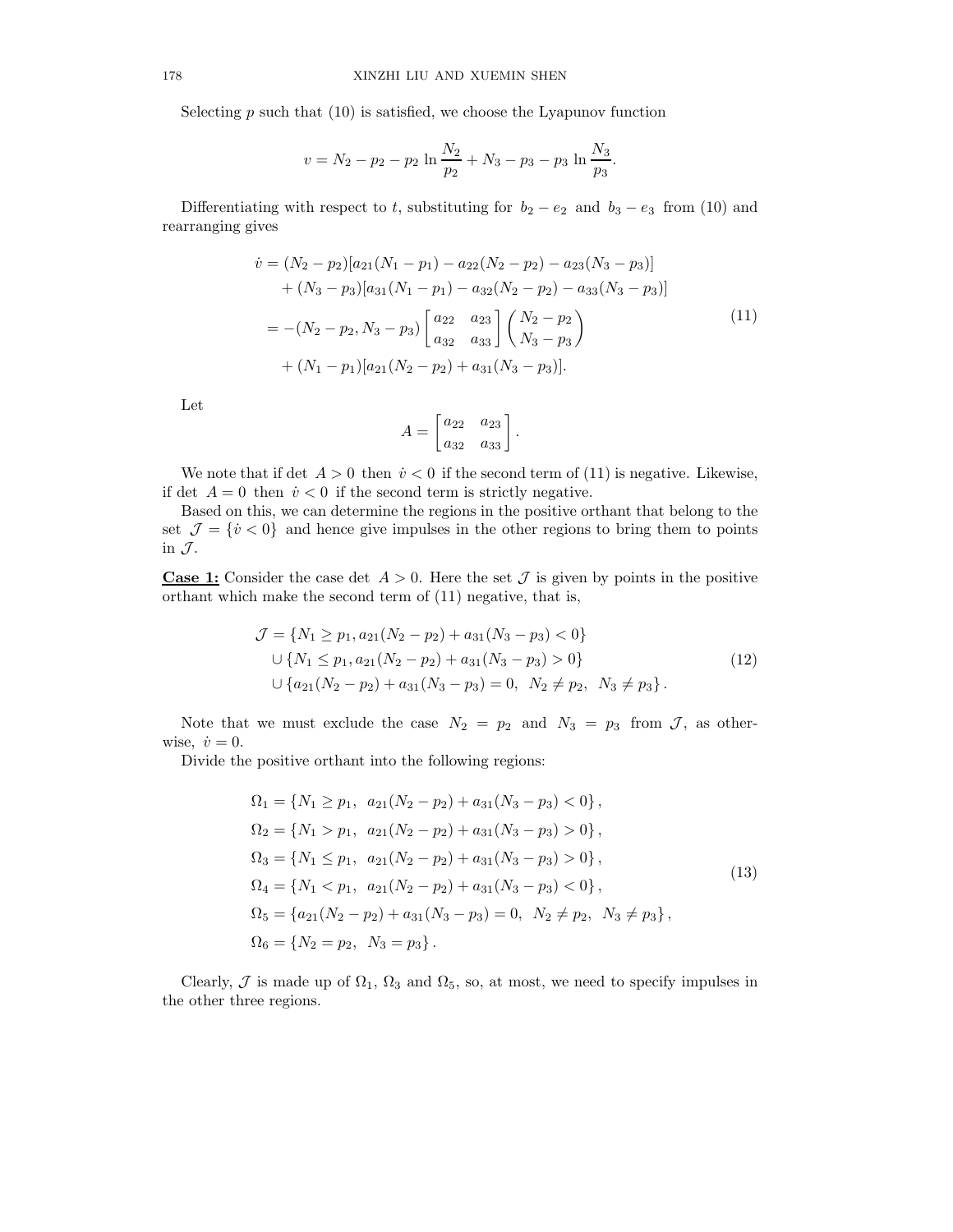Impulses in  $\Omega_2$  and  $\Omega_4$  are as follows:

$$
\Delta N_1 = \begin{cases} c - N_1, & \mathbf{N} \in \Omega_2, \ 0 < c \le p_1, \\ d - N_1, & \mathbf{N} \in \Omega_4, \ d \ge p_1. \end{cases}
$$
\n(14)

This ensures that points in  $\Omega_2$  are moved to points in  $\Omega_3 \subset \mathcal{J}$  and points in  $\Omega_4$  are moved to points in  $\Omega_1 \subset \mathcal{J}$ .

We will now show that impulses are not required in region  $\Omega_6$ . Our system of ODE's in  $\Omega_6$  reduces to

$$
\dot{N}_1 = N_1(b_1 - a_{11}N_1 - a_{12}p_2 - a_{13}p_3),
$$
\n
$$
\dot{N}_2 = p_2(b_2 - e_2 + a_{21}N_1 - a_{22}p_2 - a_{23}p_3)
$$
\n
$$
= p_2a_{21}(N_1 - p_1) \qquad \text{(using (10))},
$$
\n
$$
\dot{N}_3 = p_3(b_3 - e_3 + a_{31}N_1 - a_{32}p_2 - a_{33}p_3)
$$
\n
$$
= p_3a_{31}(N_1 - p_1) \qquad \text{(using (10))}.
$$
\n(15)

It is clear that points where  $\dot{N}_2 \neq 0$  and/or  $\dot{N}_3 \neq 0$  will cause  $N_2$  and/or  $N_3$  to increase or to decrease and points will therefore leave  $\Omega_6$ . We are therefore concerned with points where both  $\dot{N}_2 = 0$  and  $\dot{N}_3 = 0$ . We see from (15) that this occurs only if  $N_1 = p_1$ . Now because both  $N_2$  and  $N_3$  are equal to zero, we must have  $N_1 \neq 0$ , or else we have a positive equilibrium point, which we have assumed does not exist. It follows that  $N_1$  must then either increase or decrease, in which case we move to regions in  $\Omega_6$  where either  $N_1 > p_1$ , or  $N_1 < p_1$ . At this new point, we no longer have  $N_2 = 0$ and  $\dot{N}_3 = 0$ , so that we, again, leave  $\Omega_6$ , by the same reasoning as before. It follows that solutions passing through  $\Omega_6$  naturally leave there and move to one of the other five regions, where impulses have already been specified.

It follows that the required set of impulses in the case of det  $A > 0$  is as specified by equation (14).

**Case 2:** Now consider the case det  $A = 0$ . In this case we must ensure that the second term of (11) is strictly negative, in which case we obtain the set  $\mathcal J$  given by

$$
\mathcal{J} = \{ N_1 < p_1, \ a_{21}(N_2 - p_2) + a_{31}(N_3 - p_3) > 0 \} \\
 \cup \{ N_1 > p_1, \ a_{21}(N_2 - p_2) + a_{31}(N_3 - p_3) \}.\n \tag{16}
$$

Unless one further analyzes what happens on the plane  $a_{21}(N_2-p_2)+a_{31}(N_3-p_3)=0$ , one cannot specify impulses in  $N_1$  that guarantee survival of all three fish. The reason for this is that one does not know the behaviour of solutions on this plane, and since this plane is parallel to the  $N_1$  axis, an impulse in  $N_1$  does not move points off of the plane. A problem will certainly occur if solutions move along this plane towards extinction in  $N_2$ , or  $N_3$ , which is quite possible.

With this in mind, we try to find regions on this plane where solutions leave the plane, and thus we can specify impulses in the remaining regions to move to these "good" regions of the plane. It turns out that the entire plane without the line  $\{N_2 = p_2, N_3 = p_3\}$ may be added to the set  $\mathcal{J}$ , provided certain conditions on the  $a_{ij}$  hold, which guarantee that both terms of (11) are not equal to zero at the same time. Call this set  $S$ , that is, let

$$
S = \{a_{21}(N_2 - p_2) + a_{31}(N_3 - p_3) = 0, N_2 \neq p_2, N_3 \neq p_3\}.
$$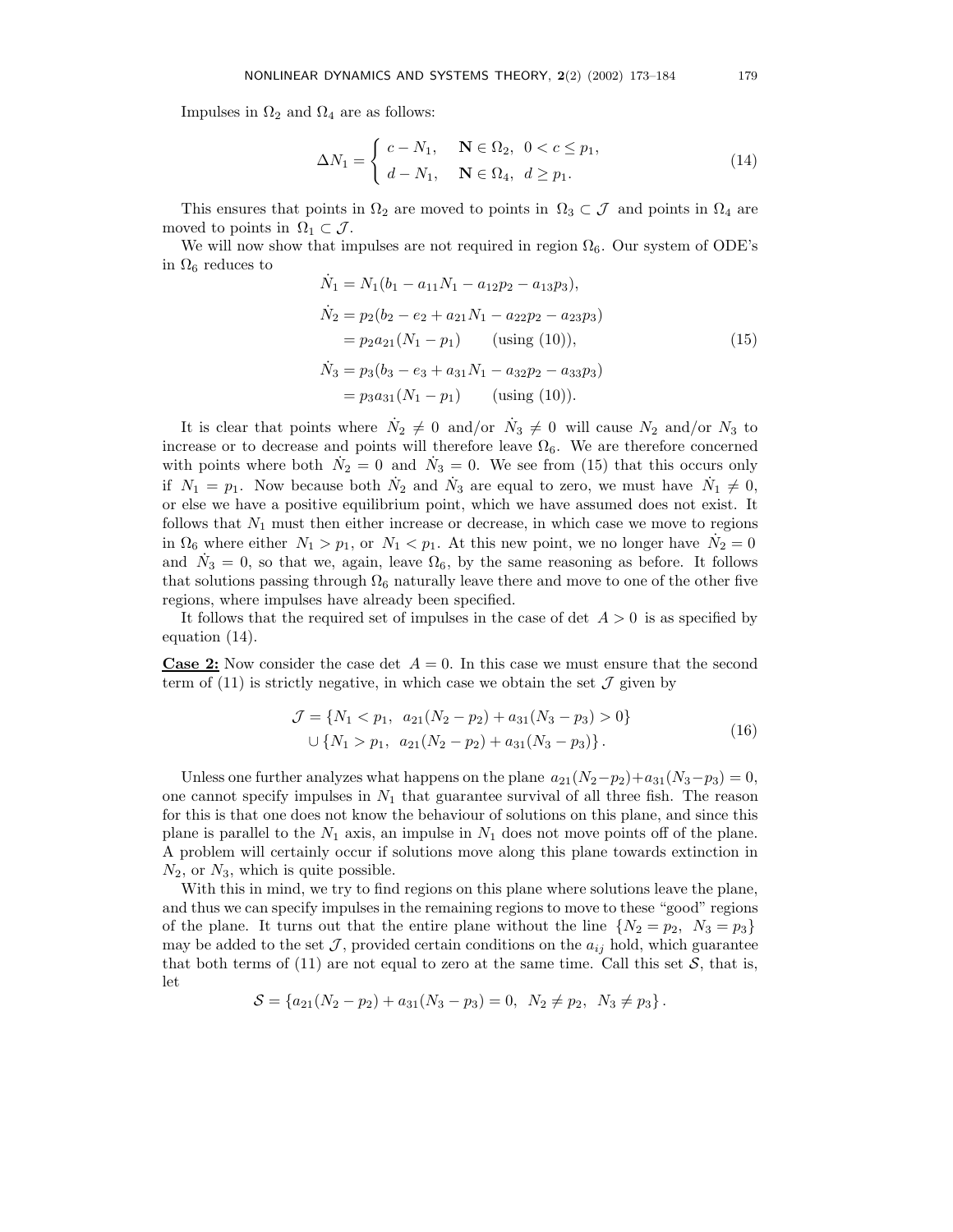We now derive these conditions on the  $a_{ij}$ , so that we may add the set S to J. The first term of (11) equal to zero gives

$$
a_{22}(N_2-p_2)^2 + (a_{23} + a_{32})(N_2-p_2)(N_3-p_3) + a_{33}(N_3-p_3)^2 = 0.
$$

Using the quadratic formula, and that  $a_{22} > 0$  as given, we have

$$
N_2 - p_2 = \frac{-(a_{23} + a_{32}) \pm \sqrt{(a_{23} + a_{32})^2 - 4a_{22}a_{33}}}{2a_{22}} (N_3 - p_3)
$$
  
= 
$$
\frac{-(a_{23} + a_{32}) \pm \sqrt{(a_{23} - a_{32})^2}}{2a_{22}} (N_3 - p_3)
$$
 (using det  $A = 0$  and factoring)  
= 
$$
\begin{cases} -\frac{a_{32}}{a_{22}} (N_3 - p_3), \\ -\frac{a_{23}}{a_{22}} (N_3 - p_3). \end{cases}
$$

The second term of (11) equals zero for points inside the set  $S$  and they satisfy

$$
N_2 - p_2 = -\frac{a_{31}}{a_{21}} (N_3 - p_3).
$$

It follows that if we have

$$
\frac{a_{31}}{a_{21}} \neq \frac{a_{32}}{a_{22}}, \quad \text{and} \quad \frac{a_{31}}{a_{21}} \neq \frac{a_{23}}{a_{22}} \tag{17}
$$

both terms are cannot equal zero at the same time, or equivalently, the first term is non-zero in the set S. This means that  $\dot{v} < 0$  in this set, and we may, as a result, add it to  $\mathcal{J}.$ 

As in the case det  $A > 0$ , we split the positive orthant into the regions as shown, in which the regions  $\Omega_1$ ,  $\Omega_3$ , and  $\Omega_5$  belong to  $\mathcal{J}$ .

$$
\Omega_1 = \{N_1 > p_1, a_{21}(N_2 - p_2) + a_{31}(N_3 - p_3) < 0\},
$$
\n
$$
\Omega_2 = \{N_1 \le p_1, a_{21}(N_2 - p_2) + a_{31}(N_3 - p_3) > 0\},
$$
\n
$$
\Omega_3 = \{N_1 < p_1, a_{21}(N_2 - p_2) + a_{31}(N_3 - p_3) > 0\},
$$
\n
$$
\Omega_4 = \{N_1 \ge p_1, a_{21}(N_2 - p_2) + a_{31}(N_3 - p_3) < 0\},
$$
\n
$$
\Omega_5 = \{a_{21}(N_2 - p_2) + a_{31}(N_3 - p_3) = 0, N_2 \ne p_2, N_3 \ne p_3\},
$$
\n
$$
\Omega_6 = \{N_2 = p_2, N_3 = p_3\}.
$$
\n(18)

The only thing different here from  $(13)$  are the inequalities in the  $N_1$ ,  $p_1$  terms.

One can show in exactly the same manner as in the Case 1, that solutions in  $\Omega_6$ naturally tend to one of the other regions.

Further, our set of impulses is the same as in (14), with the inequalities in the constants c and d changed, that is, the required set of impulses in the case  $\det A = 0$  is given by

$$
\Delta N_1 = \begin{cases} c - N_1, & \mathbf{N} \in \Omega_2, \ 0 < c < p_1, \\ d - N_1, & \mathbf{N} \in \Omega_4, \ d > p_1. \end{cases}
$$
(19)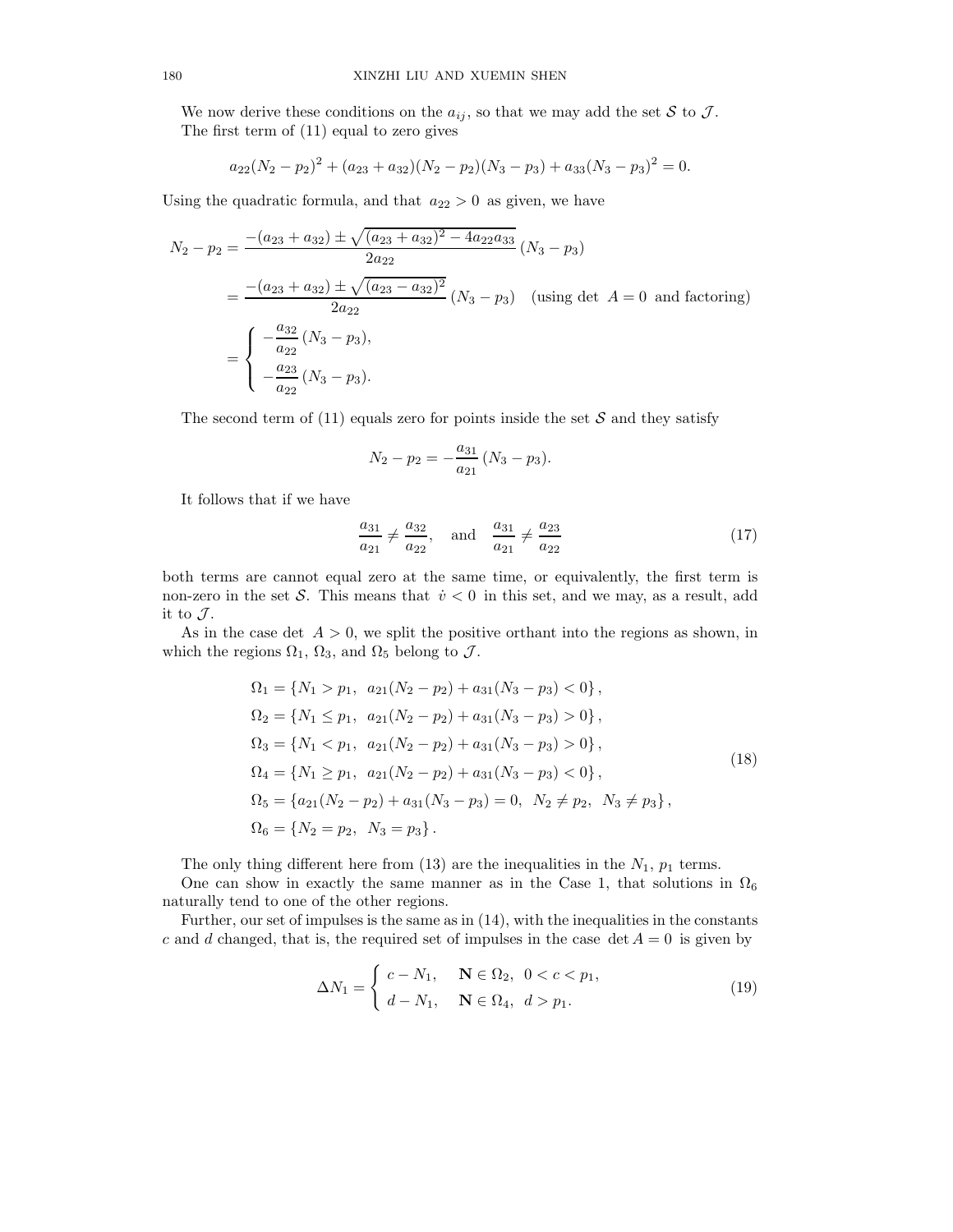Provided the conditions (17) are satisfied.

We now show that, even if (17) does not hold, one may still specify impulses in exactly the same manner as above.

Consider first the case 
$$
\frac{a_{31}}{a_{21}} = \frac{a_{23}}{a_{22}}
$$
. Again, we try to add the set  

$$
S = \{a_{21}(N_2 - p_2) + a_{31}(N_3 - p_3) = 0, N_2 \neq p_2, N_3 \neq p_3\}
$$

to  $\mathcal J$ . Again, we may do this provided points in  $\mathcal S$  don't remain there, possibly leading to extinction in one of the species. Consider what happens in  $S$  by looking at the system (9). We have

$$
\begin{aligned}\n\dot{N}_1 &= N_1(b_1 - a_{11}N_1 - a_{12}N_2 - a_{13}N_3), \\
\dot{N}_2 &= N_2(b_2 - e_2 + a_{21}N_1 - a_{22}N_2 - a_{23}N_3) \\
&= N_2[a_{21}(N_1 - p_1) - \{a_{22}(N_2 - p_2) + a_{23}(N_3 - p_3)\}] \quad \text{(using (10))} \\
&= N_2a_{21}(N_1 - p_1)\n\end{aligned}
$$
\n
$$
\begin{aligned}\n\dot{N}_1 &= N_1(b_1 - a_{11}N_1 - a_{12}N_2 - a_{13}N_3), \\
&= N_2[a_{21}(N_1 - p_1) - \{a_{22}(N_2 - p_2) + a_{23}(N_3 - p_3)\}] \quad \text{(using (10))}\n\end{aligned}
$$

Aside:

$$
a_{22}(N_2 - p_2) + a_{23}(N_3 - p_3) = \frac{a_{21}a_{23}}{a_{31}}(N_2 - p_2) + a_{23}(N_3 - p_3)
$$

$$
\left(\text{using } \frac{a_{31}}{a_{21}} = \frac{a_{23}}{a_{22}}\right)
$$

$$
= \frac{a_{23}}{a_{31}}[a_{21}(N_2 - p_2) + a_{31}(N_3 - p_3)]
$$

$$
= 0 \qquad \text{(as we are in S)}
$$

and

$$
\dot{N}_3 = N_3(b_3 - e_3 + a_{31}N_1 - a_{32}N_2 - a_{33}N_3)
$$
  
=  $N_3[a_{31}(N_1 - p_1) - \{a_{32}(N_2 - p_2) + a_{33}(N_3 - p_3)\}]$  (using (q0))  
=  $N_3a_{31}(N_1 - p_1)$ 

Aside:

$$
a_{32}(N_2 - p_2) + a_{33}(N_3 - p_3) = \frac{a_{22}a_{33}}{a_{23}}(N_2 - p_2) + a_{33}(N_3 - p_3)
$$
  
(using det  $A = 0$ )  

$$
= \frac{a_{33}}{a_{23}}[a_{22}(N_2 - p_2) + a_{23}(N_3 - p_3)]
$$

$$
= 0.
$$
 (from above)

It follows that if  $N_1 = p_1$ , then  $N_2 = 0$  and  $N_3 = 0$ . Further  $N_1 \neq 0$  or else we have a positive equilibrium point. If  $\dot{N}_1 > 0$ , then  $N_1$  increases, so that at the next point, we have  $N_1 > p_1$ . This in turn implies  $N_2 > 0$  and  $N_3 > 0$ . Similarly, if  $N_1 < 0$ , then  $N_1$  decreases, so at the next point we have  $\dot{N}_2 < 0$  and  $\dot{N}_3 < 0$ . Note, that no matter what happens,  $\dot{N}_2$  and  $\dot{N}_3$  have the same sign, so that  $a_{21}\dot{N}_2 + a_{31}\dot{N}_3 \neq 0$ , that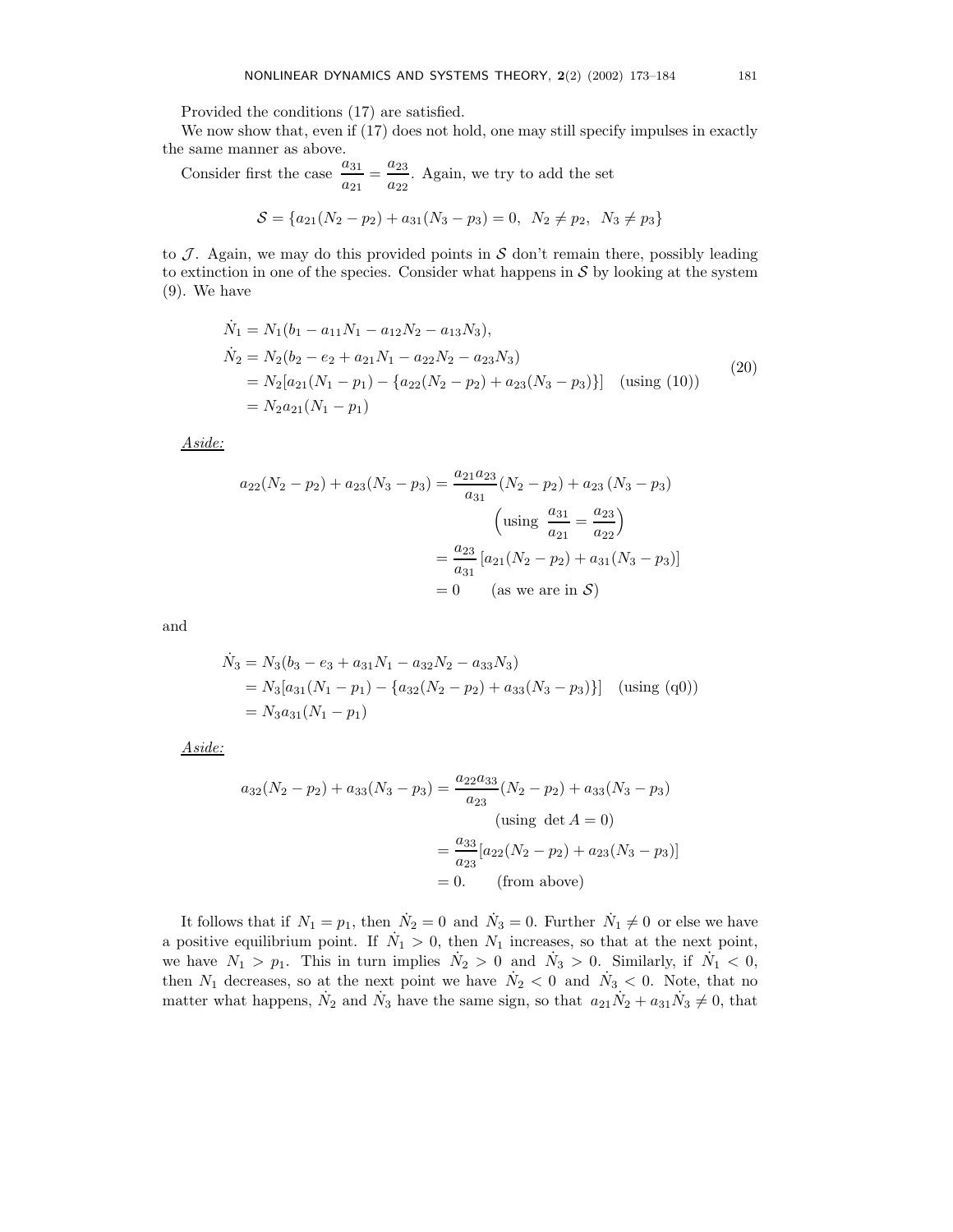is, solutions will leave S. It follows that all solutions in S will leave S and hence we will not encounter the problem of extinction.

In the same manner, one analyzes what happens in the second case  $\frac{a_{31}}{a_{31}}$  $\frac{a_{31}}{a_{21}} = \frac{a_{32}}{a_{22}}$  $\frac{a_{32}}{a_{22}}$ . Here, the system (9) reduces to

$$
\dot{N}_1 = N_1(b_1 - a_{11}N_1 - a_{12}N_2 - a_{13}N_3),
$$
\n
$$
\dot{N}_2 = N_2(b_2 - e_2 + a_{21}N_1 - a_{22}N_2 - a_{23}N_3)
$$
\n
$$
= N_2[a_{21}(N_1 - p_1) - \{a_{22}(N_2 - p_2) + a_{23}(N_3 - p_3)\}]
$$
\n
$$
\text{(using (10))}, \tag{21}
$$

$$
\dot{N}_3 = N_3(b_3 - e_3 + a_{31}N_1 - a_{32}N_2 - a_{33}N_3)
$$
  
\n
$$
= N_3[a_{31}(N_1 - p_1) - \{a_{32}(N_2 - p_2) + a_{33}(N_3 - p_3)\}]
$$
  
\n(sing (10))  
\n
$$
= N_3\left[a_{31}(N_1 - p_1) - \left\{\frac{a_{22}a_{33}}{a_{23}}(N_2 - p_2) + a_{33}(N_3 - p_3)\right\}\right]
$$
  
\n(sing det A = 0 to substitute for a<sub>32</sub>)  
\n
$$
= N_3\left[a_{31}(N_1 - p_1) - \frac{a_{33}}{a_{23}}\left\{a_{22}(N_2 - p_2) + a_{33}(N_3 - p_3)\right\}\right].
$$
\n(22)

Solving for  $a_{22}(N_2 - p_2) + a_{23}(N_3 - p_3)$  in (21) and substituting into (22) gives

$$
\dot{N}_3 = N_3 \left[ a_{31} (N_1 - p_1) - \frac{a_{33}}{a_{23}} \left\{ a_{21} (N_1 - p_1) - \frac{\dot{N}_2}{N_2} \right\} \right]
$$
  
\n
$$
= N_3 \left[ \left\{ a_{31} - \frac{a_{33} a_{21}}{a_{23}} \right\} (N_1 - p_1) + \frac{a_{33}}{a_{23}} \frac{\dot{N}_2}{N_2} \right]
$$
  
\n
$$
= N_3 \left[ \frac{a_{31} a_{23} - a_{33} a_{21}}{a_{23}} (N_1 - p_1) + \frac{a_{33}}{a_{23}} \frac{\dot{N}_2}{N_2} \right]
$$
  
\n
$$
= N_3 \frac{a_{33}}{a_{23}} \frac{\dot{N}_2}{N_2},
$$

since

$$
\frac{a_{31}}{a_{21}} = \frac{a_{32}}{a_{22}} \Rightarrow a_{21}a_{32} - a_{22}a_{31} = 0
$$
  

$$
\Rightarrow a_{21} \frac{a_{22}a_{33}}{a_{23}} - a_{22}a_{31} = 0
$$
  
(using det  $A = 0$ )  

$$
\Rightarrow a_{21}a_{33} - a_{23}a_{31} = 0
$$
  

$$
\Rightarrow a_{31}a_{23} - a_{33}a_{21} = 0.
$$

It follows that in the set  $S$  the system of ODE's satisfies

$$
\dot{N}_3 = \frac{a_{33}}{a_{23}} \frac{N_3}{N_2} \dot{N}_2.
$$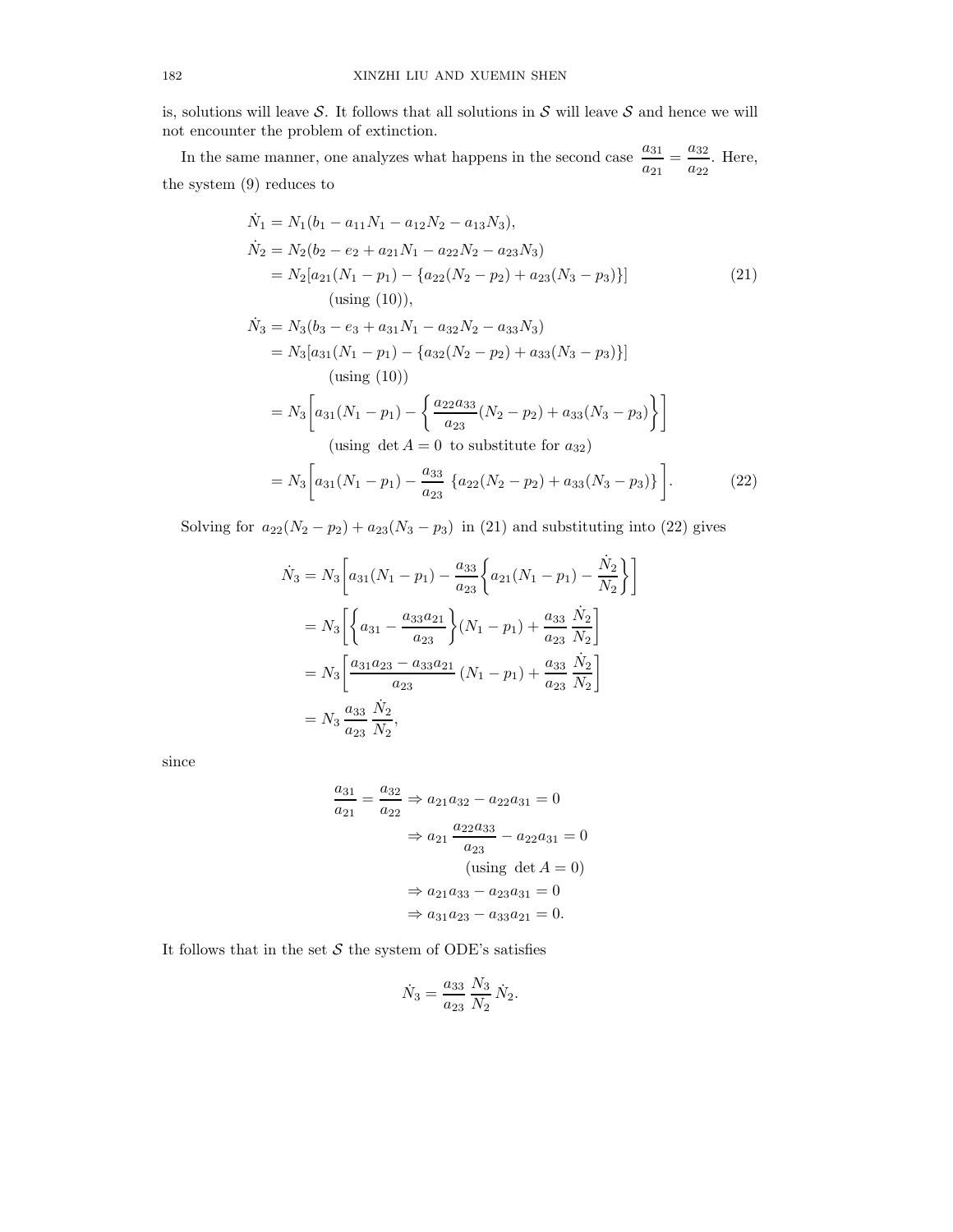Since we are concerned with points satisfying  $a_{21}\dot{N}_2 + a_{31}\dot{N}_3 = 0$ , we may encounter problems if

$$
\frac{a_{33}}{a_{23}} \frac{N_3}{N_2} = -\frac{a_{21}}{a_{31}} \quad \Leftrightarrow \quad N_3 = -\frac{a_{21}a_{23}}{a_{31}a_{33}} N_2.
$$

But we are given that all constants are positive, so that the above equation implies  $N_2$ and  $N_3$  are of opposite sign. This however, will never occur, since we are dealing with the positive orthant.

It follows that all points in  $S$  will leave  $S$  in this case, and we have no possibility of extinction.

In conclusion, we have shown that the points satisfying  $(10)$  of the system  $(9)$  can be globally asymptotically stabilized by giving the set of impulses as specified by (14) in the case of det  $A > 0$ , and as specified by (19) in the case of  $det A = 0$ .

## 4 Conclusion

In this paper, we have established, respectively, necessary and sufficient conditions for a point  $p$  to be impulsively stabilizable, i.e. Theorem 2.1 and Theorem 2.3. These results are applied to a three-species population growth model and an impulsive control program is obtained to stabilize the point  $p$ . A constructive approach for actually determining an appropriate feedback control law may be generated from the notion of impulsively invariant sets described in Section 2.2 as follows. A Lyapunov function,  $v$ , is constructed so that it satisfies the conditions of Theorem 2.3. Then for any positive  $\epsilon$ , we can choose a constant c such that the level set  $v = c$  is contained within an  $\epsilon$ -neighbourhood of  $p_z$ . The set  $\{z: ||z|| \leq \epsilon, v(z) < c\}$  defines  $\Omega_z$ , the non-impulsive portion of our invariant cylinder. We then choose an  $\alpha$  such that  $\Omega \subset B_{\epsilon}(p)$ , where  $\Omega = B_{\alpha}^{y}(p_{y}) \oplus \Omega_{z}$ . Since  $\Omega$ is an invariant cylinder, for all points  $q \in \partial \Omega$  from which the trajectory induced by f leaves  $\Omega$  there is at least one impulse  $\Delta y(q)$  such that  $q + \Delta y(q)$  is either in the interior of  $\Omega$  or at a point on  $\partial\Omega$  from which the vector field f will keep the trajectory within  $\overline{\Omega}$  for some positive time interval. For each such q we choose one of these  $\Delta y(q)$  and define our feedback control law as  $q \mapsto q + \Delta y(q)$ . This law is implemented by observing the trajectory of an initial point within  $\Omega$  and firing the appropriate impulse  $\Delta y(q)$ each time the trajectory reaches a point  $q$ . In this manner the system is kept within a  $\epsilon$ -neighbourhood of the desired point p. In the population growth model, a control design procedure for asymptotic impulsive stabilization is derived. It is shown that by impulsively regulating one species, the population of all three species can be maintained at a positive level, which otherwise would drop to a level of extinction for one of the species. This control program enables an resort owner to lower his cost of maintaining the game fish in his lake by stocking the lake with the feeder fish. Consequently, the resort owner's profit will be maximized. The results developed in this paper may be applied to other real world problems.

# References

- [1] Lakshmikantham, V., Bainov, D.D. and Simeonov, P.S. Theory of Impulsive Differential Equations. World Scientific, Singapore, 1989.
- [2] Lakshmikantham, V. and Liu, X.Z. Stability criteria for impulsive differential equations in terms of two measures. J. Math. Anal. Appl. 137 (1989) 591.